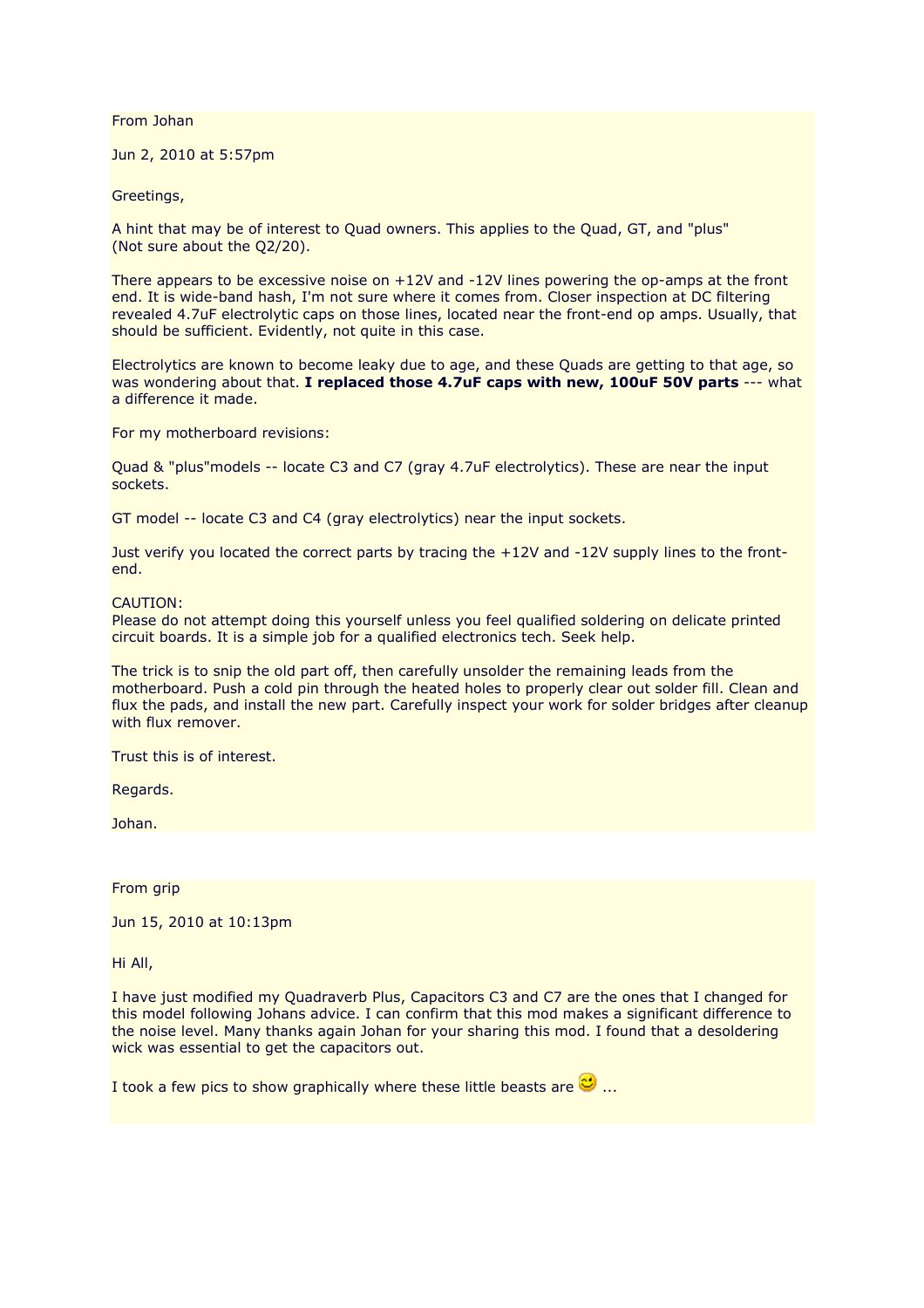

Capacitor Location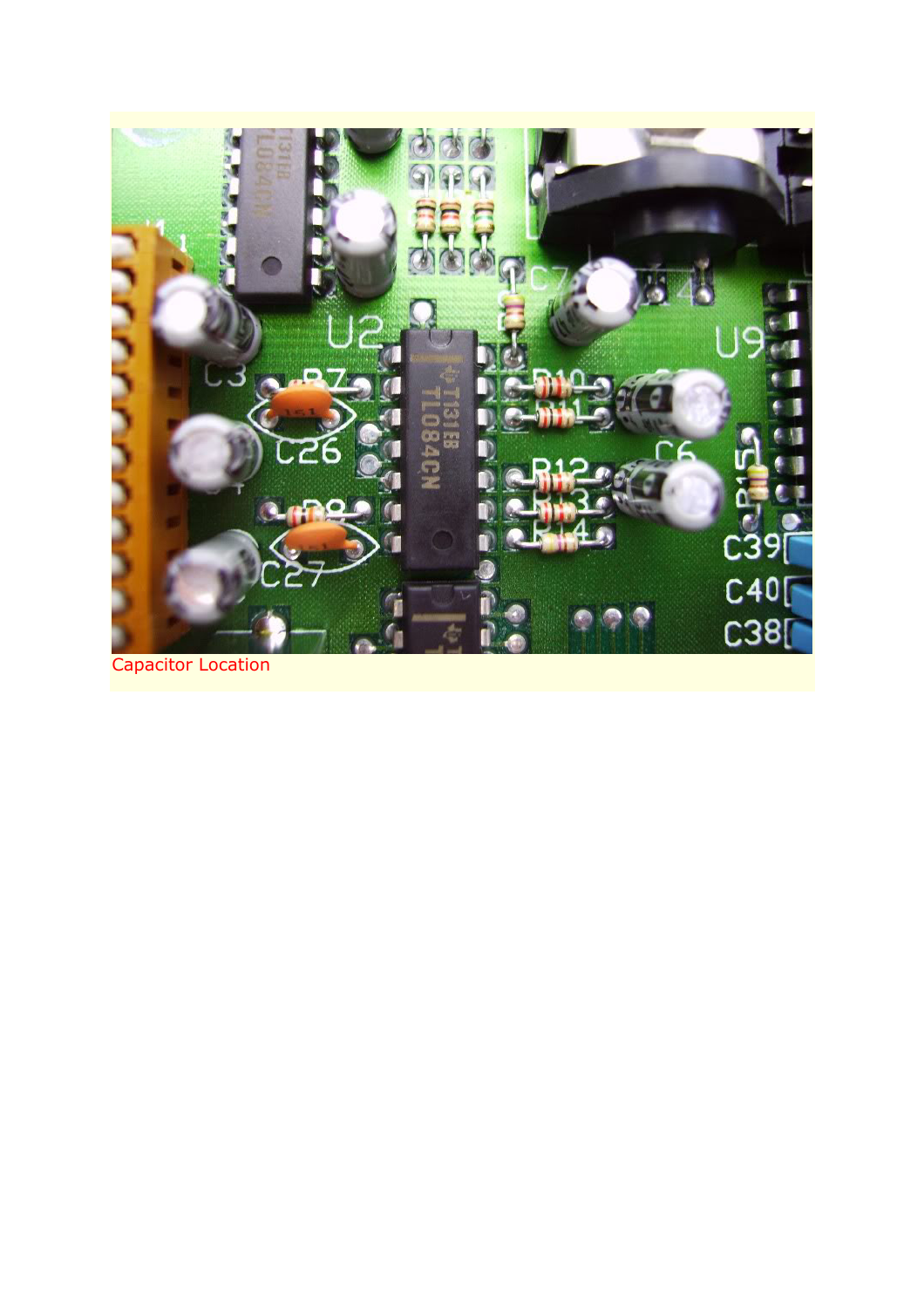

Rear of Circuit Board showing the 4 pins to be de-soldered